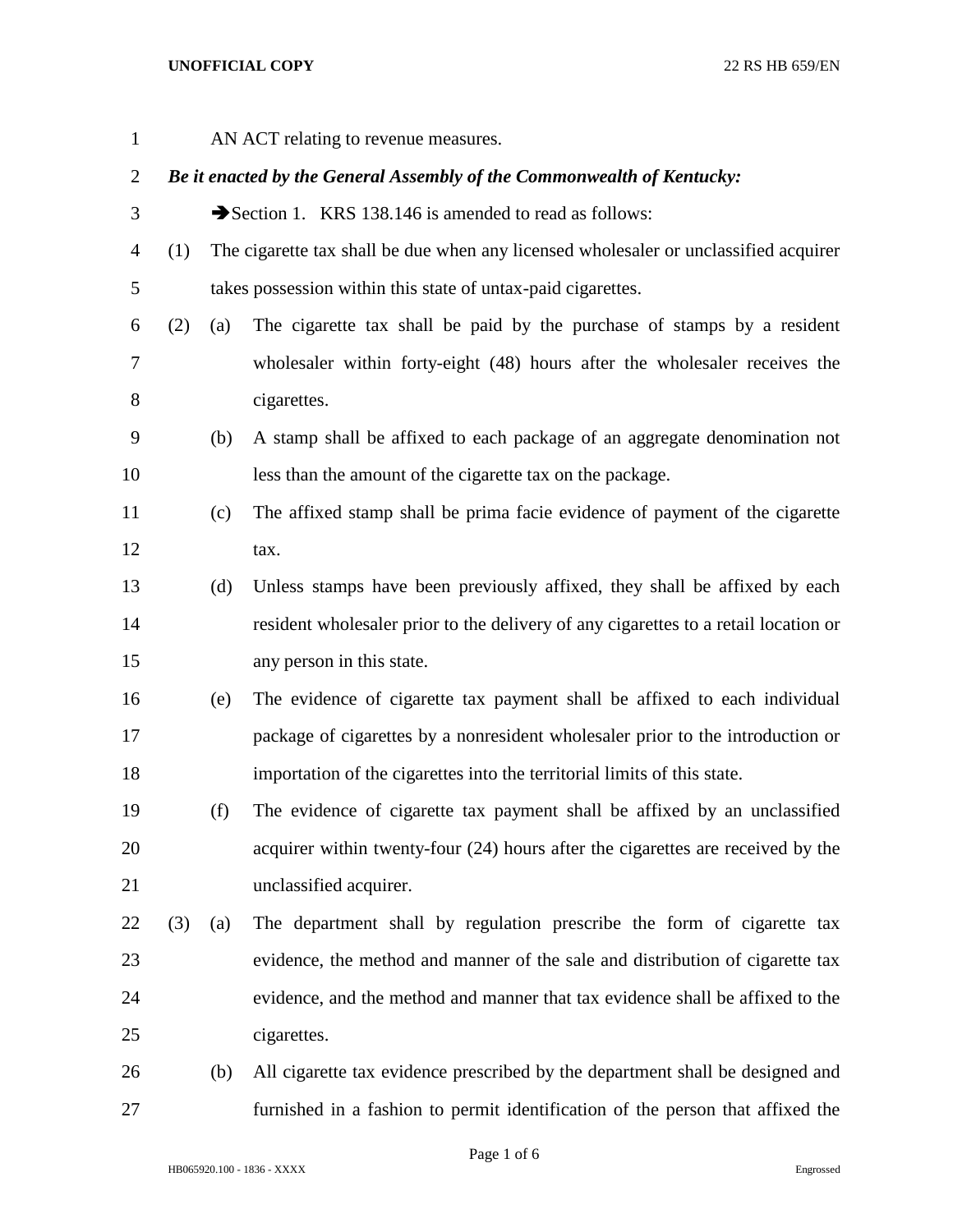| $\overline{2}$ |     |     | numerical rolls or other mark on the cigarette tax evidence.                      |
|----------------|-----|-----|-----------------------------------------------------------------------------------|
| 3              |     | (c) | The department shall maintain for at least three (3) years information            |
| $\overline{4}$ |     |     | identifying the person that affixed the cigarette tax evidence to each package    |
| 5              |     |     | of cigarettes. This information shall not be kept confidential or exempt from     |
| 6              |     |     | disclosure to the public through open records.                                    |
| 7              | (4) | (a) | Units of cigarette tax evidence shall be sold at their face value, but the        |
| 8              |     |     | department shall allow as compensation to any licensed wholesaler an amount       |
| 9              |     |     | of tax evidence equal to <i>a proportionate rate of one and one-half</i> [thirty] |
| 10             |     |     | cents $(\$0.015)$ on each twenty (20) cigarettes $(\$0.30)$ face value for each   |
| 11             |     |     | three dollars (\$3) of tax evidence purchased at face value and attributable to   |
| 12             |     |     | the tax assessed in KRS $138.140(1)(a)$ . No compensation shall be allowed for    |
| 13             |     |     | tax evidence purchased at face value attributable to the surtaxes imposed in      |
| 14             |     |     | KRS $138.140(1)(b)$ or $(c)$ .                                                    |
| 15             |     | (b) | The department shall have the power to withhold compensation as provided in       |
| 16             |     |     | paragraph (a) of this subsection from any licensed wholesaler for failure to      |
| 17             |     |     | abide by any provisions of KRS 138.130 to 138.205 or any administrative           |
| 18             |     |     | regulations promulgated thereunder. Any refund or credit for unused cigarette     |
| 19             |     |     | tax evidence shall be reduced by the amount allowed as compensation at the        |
| 20             |     |     | time of purchase.                                                                 |
| 21             | (5) | (a) | Payment for units of cigarette tax evidence shall be made at the time the units   |
| 22             |     |     | are sold, unless the licensed wholesaler:                                         |
| 23             |     |     | 1.<br>Has filed with the department a bond, issued by a corporation authorized    |
| 24             |     |     | to do surety business in Kentucky, in an amount:                                  |
| 25             |     |     | Determined by the department; or<br>a.                                            |
| 26             |     |     | Not less than the monthly average of payments by the<br>$\mathbf b$ .<br>i.       |
| 27             |     |     | wholesaler for the units of cigarette tax evidence purchased                      |

cigarette tax evidence to the particular package of cigarettes, by means of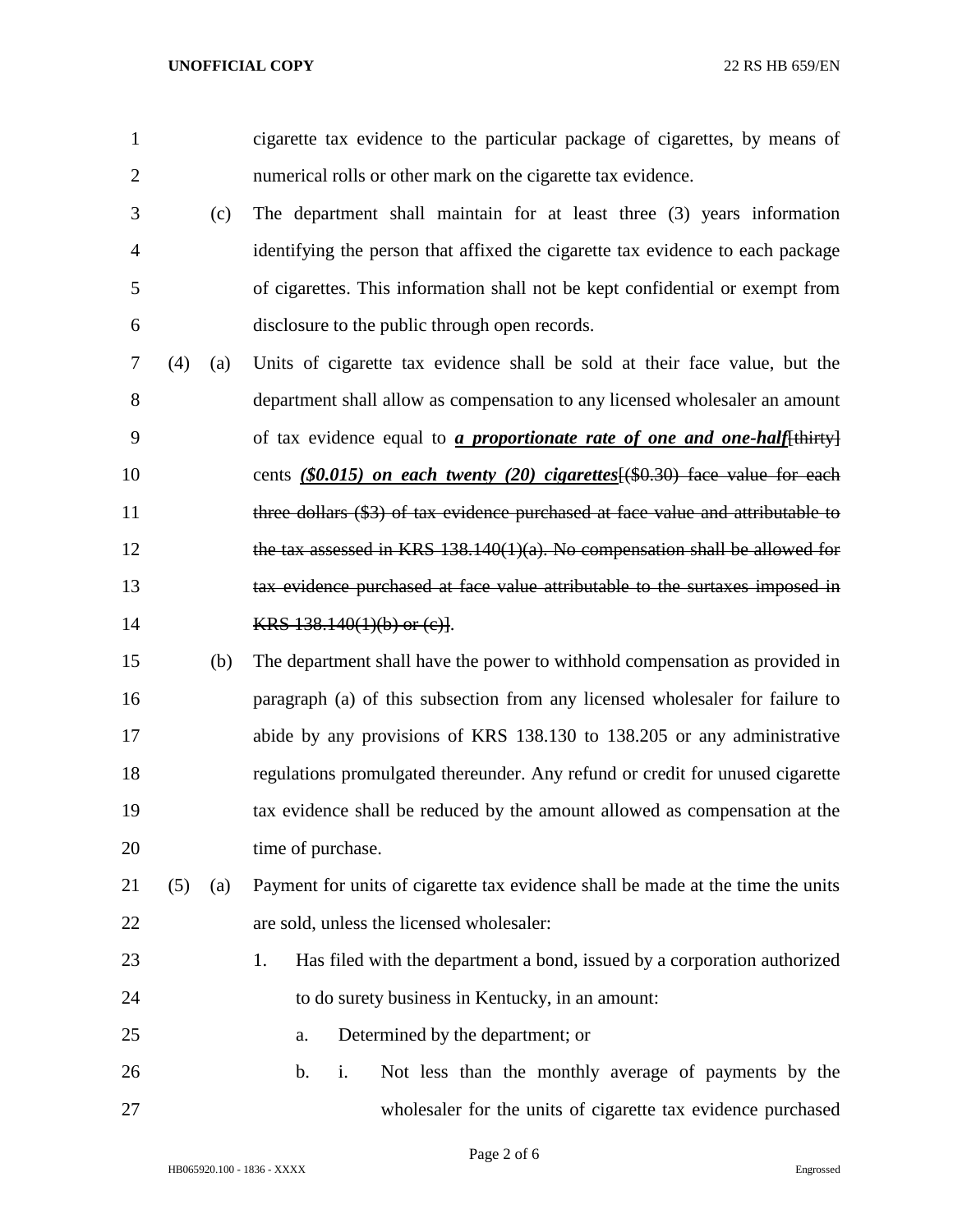| $\mathbf{1}$   |     | in the immediately preceding calendar year, which may be                         |
|----------------|-----|----------------------------------------------------------------------------------|
| $\overline{2}$ |     | delayed under paragraph (b) of this subsection; and                              |
| 3              |     | No greater than ten million dollars (\$10,000,000); and<br>ii.                   |
| $\overline{4}$ |     | Has registered and agrees to make the payment of tax to the department<br>2.     |
| 5              |     | electronically.                                                                  |
| 6              |     | At no time shall the licensed wholesaler be allowed to delay any payment for     |
| 7              |     | units of cigarette tax evidence, including tax, penalty, interest, or collection |
| 8              |     | fees, which would exceed the amount of bond filed with the department.           |
| 9              | (b) | Except as provided in paragraph (c) of this subsection, if the licensed          |
| 10             |     | wholesaler qualifies under paragraph (a) of this subsection, the licensed        |
| 11             |     | wholesaler shall have ten (10) days from the date of purchase to remit           |
| 12             |     | payment of cigarette tax, without the assessment of civil penalties under KRS    |
| 13             |     | 131.180 or interest under KRS 131.183 during the ten (10) day period.            |
| 14             | (c) | The ten (10) day payment period under paragraph (b) of this subsection<br>1.     |
| 15             |     | shall not apply to the payment for units of cigarette tax evidence during        |
| 16             |     | the last ten (10) days of the month of June during each fiscal year.             |
| 17             |     | 2.<br>All payments for units of cigarette tax evidence made under paragraph      |
| 18             |     | (b) of this subsection during the month of June shall be made the earlier        |
| 19             |     | of:                                                                              |
| 20             |     | The ten $(10)$ day period; or<br>a.                                              |
| 21             |     | June 25.<br>b.                                                                   |
| 22             | (d) | If the licensed wholesaler does not make the payment of cigarette tax within     |
| 23             |     | the ten $(10)$ day period, or within the period of time under paragraph $(c)$ of |
| 24             |     | this subsection, the department shall:                                           |
| 25             |     | Revoke the license required under KRS 138.195;<br>1.                             |
| 26             |     | Issue a demand for payment in an amount equal to the cigarette tax<br>2.         |
| 27             |     | evidence purchased, plus all penalties, interest, and collection fees            |

Page 3 of 6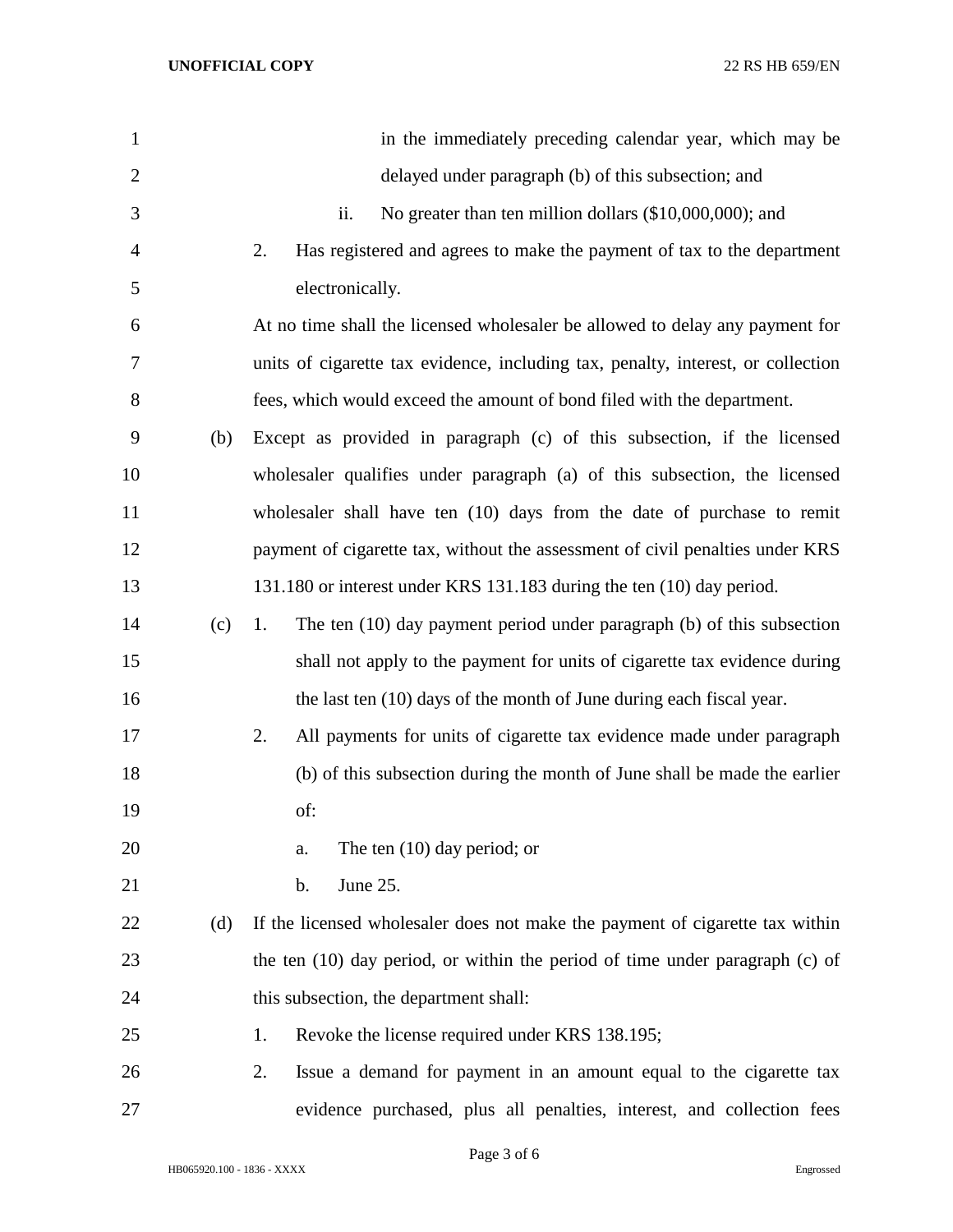| $\mathbf{1}$   |     |     | applicable, up to the amount of the required bond; and                          |
|----------------|-----|-----|---------------------------------------------------------------------------------|
| $\overline{2}$ |     |     | Require immediate payment of the bond.<br>3.                                    |
| 3              | (6) | (a) | The bond required under subsection (5) of this section shall be on a form and   |
| $\overline{4}$ |     |     | with a surety approved by the department.                                       |
| 5              |     | (b) | The licensed wholesaler shall be named as the principal obligor and the         |
| 6              |     |     | department shall be named as the obligee within the bond.                       |
| 7              |     | (c) | The bond shall be conditioned upon the payment by the licensed wholesaler of    |
| 8              |     |     | all cigarette tax imposed by the Commonwealth.                                  |
| 9              |     | (d) | The provisions of KRS 131.110 shall not apply to the demand for payment         |
| 10             |     |     | required under subsection $(5)(c)2$ . of this section.                          |
| 11             | (7) | (a) | No tax evidence may be affixed, or used in any way, by any person other than    |
| 12             |     |     | the person purchasing the evidence from the department.                         |
| 13             |     | (b) | Tax evidence may not be transferred or negotiated, and may not, by any          |
| 14             |     |     | scheme or device, be given, bartered, sold, traded, or loaned to any other      |
| 15             |     |     | person.                                                                         |
| 16             |     | (c) | Unaffixed tax evidence may be returned to the department for credit or refund   |
| 17             |     |     | for any reason satisfactory to the department.                                  |
| 18             | (8) | (a) | In the event any retailer receives into his possession cigarettes to which      |
| 19             |     |     | evidence of Kentucky tax payment is not properly affixed, the retailer shall,   |
| 20             |     |     | within twenty-four (24) hours, notify the department of the receipt.            |
| 21             |     | (b) | The notification to the department shall be in writing, stating the name of the |
| 22             |     |     | person from whom the cigarettes were received and the quantity of those         |
| 23             |     |     | cigarettes.                                                                     |
| 24             |     | (c) | The written notice may be:                                                      |
| 25             |     |     | Given to any field agent of the department; or<br>1.                            |
| 26             |     |     | 2.<br>Directed to the commissioner of the Department of Revenue, Frankfort,     |
| 27             |     |     | Kentucky.                                                                       |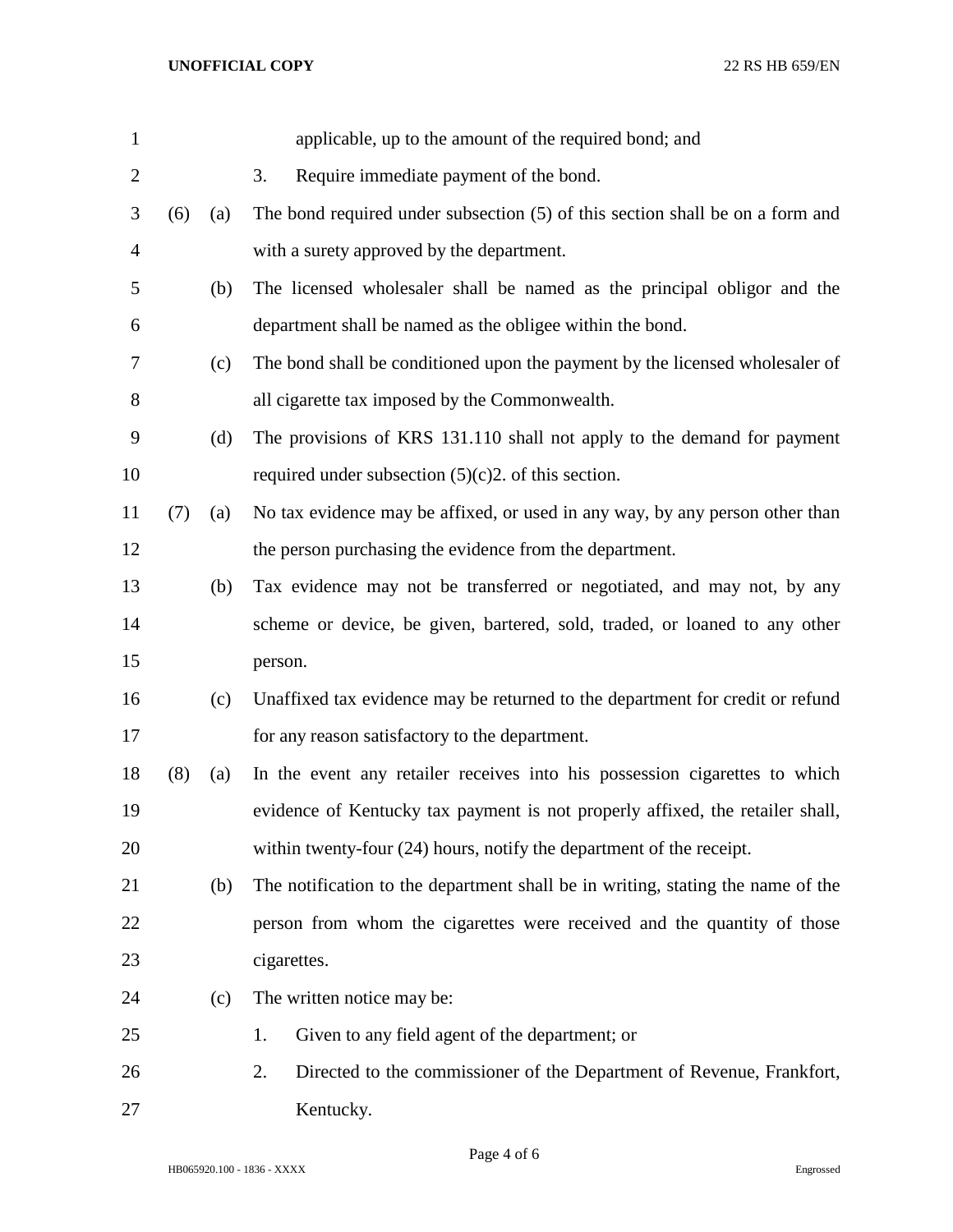| $\mathbf{1}$   |                                                                                       | (d)                                                                                 | If the notice is given by means of the United States mail, it shall be sent by        |  |
|----------------|---------------------------------------------------------------------------------------|-------------------------------------------------------------------------------------|---------------------------------------------------------------------------------------|--|
| $\overline{2}$ |                                                                                       |                                                                                     | certified mail.                                                                       |  |
| 3              |                                                                                       | (e)                                                                                 | Any such cigarettes shall be retained by the retailer, and not sold, for a period     |  |
| $\overline{4}$ |                                                                                       |                                                                                     | of fifteen (15) days after giving the notice provided in this subsection.             |  |
| 5              |                                                                                       | (f)                                                                                 | The retailer may, at his option, pay the tax due on those cigarettes according to     |  |
| 6              |                                                                                       |                                                                                     | administrative regulations prescribed by the department, and proceed to sell          |  |
| $\tau$         |                                                                                       |                                                                                     | those cigarettes after the payment.                                                   |  |
| $8\,$          | (9)                                                                                   | (a)                                                                                 | Cigarettes stamped with the cigarette tax evidence of another state shall at no       |  |
| $\mathbf{9}$   |                                                                                       |                                                                                     | time be commingled with cigarettes on which the Kentucky cigarette tax                |  |
| 10             |                                                                                       |                                                                                     | evidence has been affixed.                                                            |  |
| 11             |                                                                                       | (b)                                                                                 | Any licensed wholesaler, licensed sub-jobber, or licensed vending machine             |  |
| 12             |                                                                                       |                                                                                     | operator may hold cigarettes stamped with the tax evidence of another state           |  |
| 13             |                                                                                       |                                                                                     | for any period of time, subsection (2) of this section notwithstanding.               |  |
| 14             |                                                                                       |                                                                                     | Section 2. Section 1 of this Act applies to cigarette tax evidence sold on or after   |  |
| 15             |                                                                                       |                                                                                     | August 1, 2022.                                                                       |  |
| 16             |                                                                                       |                                                                                     | Section 3. 2022 RS HB 8/VO is hereby amended as follows:                              |  |
| 17             |                                                                                       | On page 2, line 18, after "2020-2021", insert "and fiscal year 2021-2022"; and      |                                                                                       |  |
| 18             | On page 2, line 19, after " <i>met</i> ", insert " <i>for each fiscal year</i> "; and |                                                                                     |                                                                                       |  |
| 19             |                                                                                       | On page 94, line 16, delete " $2023$ ", and insert in lieu thereof, " $2024$ "; and |                                                                                       |  |
| 20             |                                                                                       | On page 94, line 25, delete " $2022$ ", and insert in lieu thereof, " $2024$ "; and |                                                                                       |  |
| 21             |                                                                                       | On page 95, line 3, delete " $2024$ ", and insert in lieu thereof, " $2025$ "; and  |                                                                                       |  |
| 22             |                                                                                       |                                                                                     | On page 136, remove all language on lines 19 to 24, and insert the following in lieu  |  |
| 23             | thereof:                                                                              |                                                                                     |                                                                                       |  |
| 24             |                                                                                       |                                                                                     | "Revenue Code in effect on December 31, 2021[2018], exclusive of any                  |  |
| 25             |                                                                                       |                                                                                     | amendments made subsequent to that date, other than amendments that extend            |  |
| 26             |                                                                                       |                                                                                     | provisions in effect on December 31, $2021[2018]$ , that would otherwise terminate;"; |  |
| 27             |                                                                                       | and                                                                                 |                                                                                       |  |